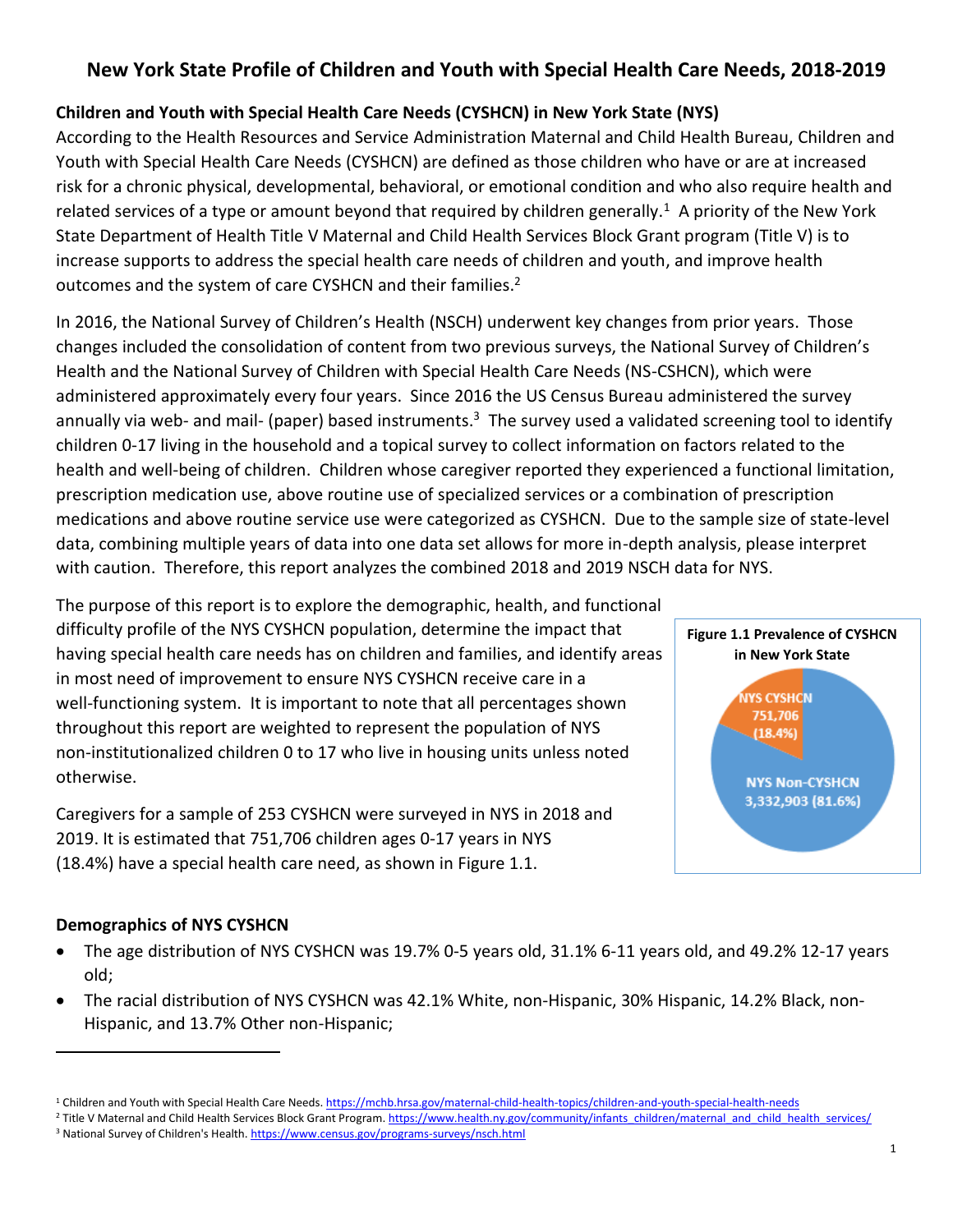- 88.1 % of NYS CYSHCN lived in a household where English was the primary language;
- 45.3% of NYS CYSHCN lived in a household with income between 0%-199% of the federal poverty level (FPL), 23.5% lived in a household between 200%-399% of FPL, and 31.2% lived in a household at 400% or greater of the FPL;
- Private insurance coverage was the most common, exclusively covering 52.7% of NYS CYSHCN, followed by public insurance including Medicaid and Child Health Plus (37.7%), 7.4 % with both public and private insurance, and 2.2% uninsured; and
- 23.6% of NYS CYSHCN sampled qualified\* based on functional limitation, 24.6% on prescription medications, 29.1% on a combination of prescription medication and above routine use of specialized services, and 22.7% qualified on above routine use of specialized services only. \*Qualified as a CYSHCN according to NSCH.

### **Health Conditions and Functional Difficulties**

The specific conditions included in the NSCH encompass many, but not all, of the conditions and difficulties experienced by the CYSHCN population.

| <b>Health Condition Surveyed</b>     | <b>NYS CYSHCN</b> | <b>NYS CYSHCN</b> | Increase/                | <b>Severity</b>              |                          |                          |
|--------------------------------------|-------------------|-------------------|--------------------------|------------------------------|--------------------------|--------------------------|
|                                      | 2018-2019         | 2016-2017         | <b>Decrease in</b>       | <b>NYS CYSHCN, 2018-2019</b> |                          |                          |
|                                      | n (%)             | n (%)             | % affected               | <b>Mild</b>                  | <b>Moderate</b>          | <b>Severe</b>            |
|                                      |                   |                   |                          | n (%)                        | n (%)                    | n(%)                     |
| Allergies                            | 110 (39.8)        | 126 (46.9)        | $-7.1%$                  | 52 (42.4)                    | 33 (35.2)                | 24 (22.3)                |
| Asthma                               | 63 (36.5)         | 72 (27.9)         | $+8.6%$                  | 43 (62.1)                    | 16 (34.4)                | 3(3.5)                   |
| Developmental Delay                  | 46 (25.1)         | 59 (26.8)         | $-1.7%$                  | 22(51.7)                     | 17 (38.3)                | 6(10)                    |
| Learning Difficulty                  | 53 (21.6)         | 63 (25.9)         | $+4.3%$                  | 21(46.8)                     | 23(40.9)                 | 7(12.3)                  |
| Speech or Language Disorder          | 34 (15.1)         | 46 (17.9)         | $-2.8%$                  | 17 (31.4)                    | 11 (51.9)                | 6(16.7)                  |
| Anxiety                              | 72 (25.1)         | 67(17.7)          | $+7.4%$                  | 33(8.2)                      | 31(7.1)                  | 6(3.7)                   |
| ADD or ADHD                          | 61(19.2)          | 75 (23.6)         | $-4.4%$                  | 19 (41.6)                    | 31(47.2)                 | 9(11.2)                  |
| Autism or ASD                        | 29 (11.2)         | 37(15.3)          | $-4.1%$                  | 19(51.1)                     | 8(45)                    | 2(3.8)                   |
| Depression                           | 36 (15.5)         | 21(4.2)           | $+11.3%$                 | 18 (32.3)                    | 12 (59.2)                | 5(8.4)                   |
| Genetic or Inherited Condition       | 38 (13.2)         | 31(10.4)          | $+2.8%$                  |                              |                          |                          |
| <b>Other Mental Health Condition</b> | $-***$            | 57 (18.5)         | $\overline{\phantom{a}}$ |                              |                          |                          |
| <b>Migraines</b>                     | 19 (8.5)          | 25(7.9)           | $+0.6%$                  | 8(59)                        | 10(39.7)                 | 1(1.3)                   |
| Behavioral/Conduct Problem           | 52 (15.7)         | 54 (16.9)         | $-1.2%$                  | 20(41)                       | 26(50.7)                 | 6(3.9)                   |
| <b>Head Injury</b>                   | 7(6.9)            | 5(1.1)            | $+5.8%$                  | 3(56.9)                      | 3(43.1)                  |                          |
| Epilepsy/Seizure Disorder            | 9(6.5)            | 8(2.1)            | 4.4%                     | 7(82.9)                      |                          | $-$                      |
| <b>Vision Problem</b>                | 12(3.5)           | 6(3.8)            | $-0.3%$                  |                              |                          |                          |
| <b>Diabetes</b>                      | 6(3.8)            | 6(1.7)            | $+2.1%$                  | 1(12.6)                      | 1(8)                     | 3(20.5)                  |
| <b>Intellectual Disability</b>       | 7(3.4)            | 14(3.7)           | $-0.3%$                  | 1(6.1)                       | 3(54.1)                  | 3(39.8)                  |
| <b>Blood Disorders</b>               | 6(5.2)            | 3(0.6)            | $+4.6%$                  | $-$                          |                          |                          |
| <b>Hearing Problem</b>               | 11(3.7)           | 10(2.6)           | $+1.1%$                  |                              |                          |                          |
| Arthritis/Joint Problem              | 6(2.7)            | 3(1.5)            | $+1.2%$                  | 3(37.4)                      | 1(16.8)                  | 1(45.8)                  |
| <b>Heart Problem</b>                 | 4(3.2)            | 7(2.1)            | $+1.1%$                  | 4(100)                       | --                       |                          |
| Cerebral Palsy                       | 4(3.4)            | 3(0.5)            | $+2.9%$                  | 3(100)                       | $\overline{\phantom{a}}$ | $-$                      |
| Tourette Syndrome                    | 3(0.5)            | 4(1.2)            | $-0.7%$                  | 1(27.5)                      | $2(72.4)***$             |                          |
| Down Syndrome                        | 1(0.1)            | 3(0.5)            | $-0.4%$                  | --                           | --                       | $\overline{\phantom{m}}$ |
| Substance Use Disorder               | 1(0.2)            | 0(0)              | $+0.2%$                  | --                           | --                       | --                       |
| <b>Cystic Fibrosis</b>               |                   | 0(0)              | $\qquad \qquad -$        | $\overline{\phantom{a}}$     | --                       | $-$                      |

#### **Table 1.1 Health Conditions Surveyed\***

\* Summation is greater than 100% as conditions were not mutually exclusive. Severity frequencies omit missing responses, therefore total of severities may not equal total of the health condition.

\*\* The question about other mental health conditions was dropped in 2019.

\*\*\*Tourette Syndrome combined Moderate/Severe.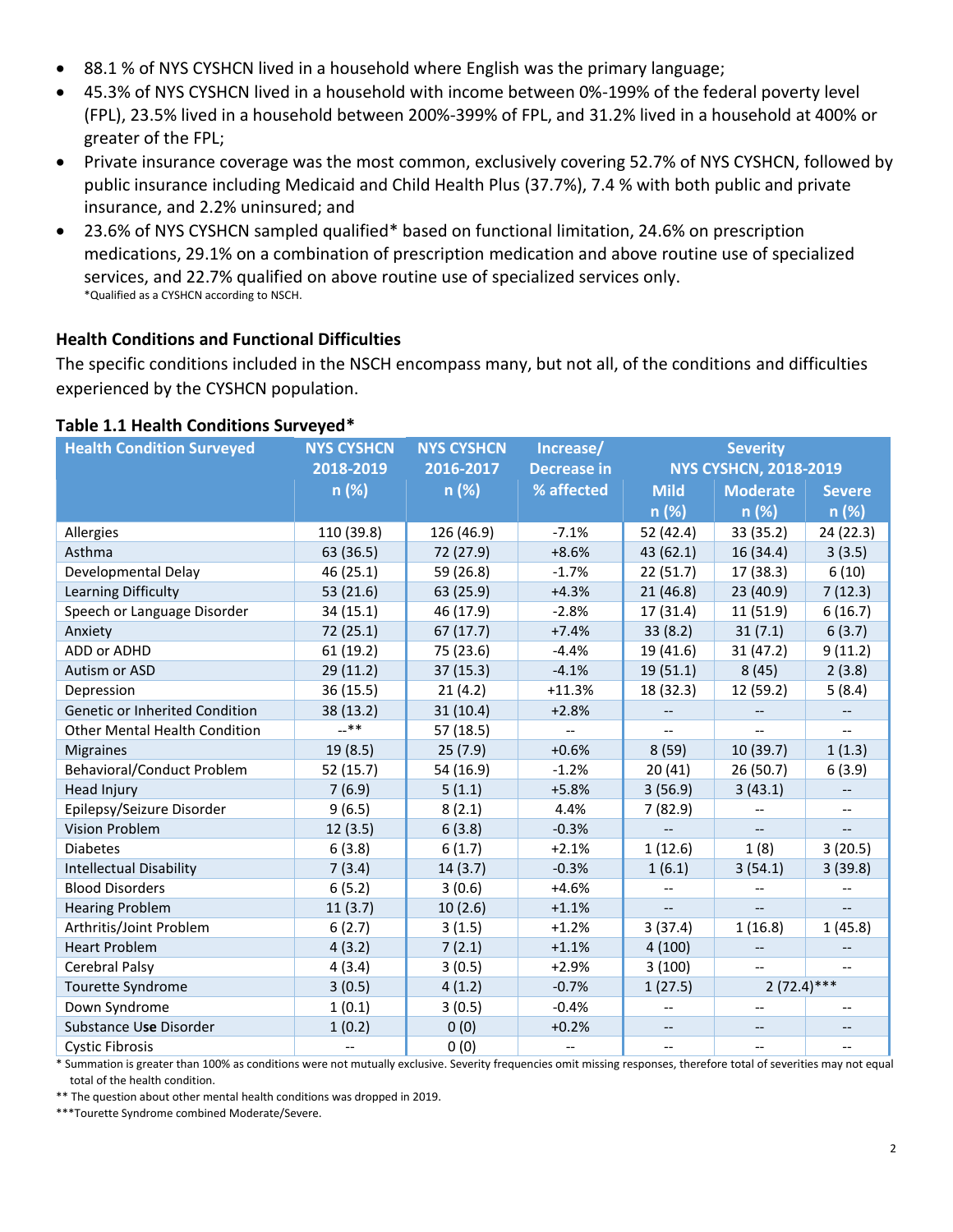Table 1.1 shows the frequency and percent for each of the 27 health conditions surveyed and the severity of those conditions. Caregivers most commonly reported their child as being diagnosed with allergies (39.8%), followed by asthma (36.5%), developmental delay (25.1%) and anxiety (25.1%). Compared to the 2016-2017 NSCH NYS CYSHCN data, percent of children with allergies saw the largest decrease (46.9% to 39.8%) but depression saw the largest increase (4.2% to 15.5%).

Many children surveyed experienced one or more health conditions. Six and half percent (6.5%) of NYS CYSHCN did not report any of the 25 conditions included in the survey. Table 1.2 shows the percent of NYS CYSHCN experiencing one condition versus multiple conditions. Seventy-three percent of the NYS CYSHCN experienced more than one health condition.

| <b>Number of Conditions</b> | n (%) of NYS CYSHCN |
|-----------------------------|---------------------|
| None/unknown                | 16 (6.5%)           |
| One                         | 61 (20.8%)          |
| Two or more                 | 176 (72.7%)         |
| Total                       | 253 (100.0%)        |

## **Condition Severity**

The conditions experienced by NYS CYSHCN occurred with varying levels of severity. Severity level (defined through self-report as mild, moderate, or severe) was assessed for 19 of the 25 conditions in Table 1.1. Allergies (22.3%) and speech or language disorder (16.7%) had the greatest proportion of children in the severe category when the sample size is greater than 3.

## **Functional Difficulties**

The NSCH contains survey questions to assess the presence of 12 functional difficulties. Half the functional difficulty questions applied to children of all ages and the other half were asked of only children in specific age groups. Among the 12 functional difficulties included in the 2018-2019 NSCH surveys, difficulty concentrating (25.7%), breathing or other respiratory problems (31.1%), and difficulty using hands (17.5%) were the most frequently experienced by NYS CYSHCN within the applicable age group (Table 1.3).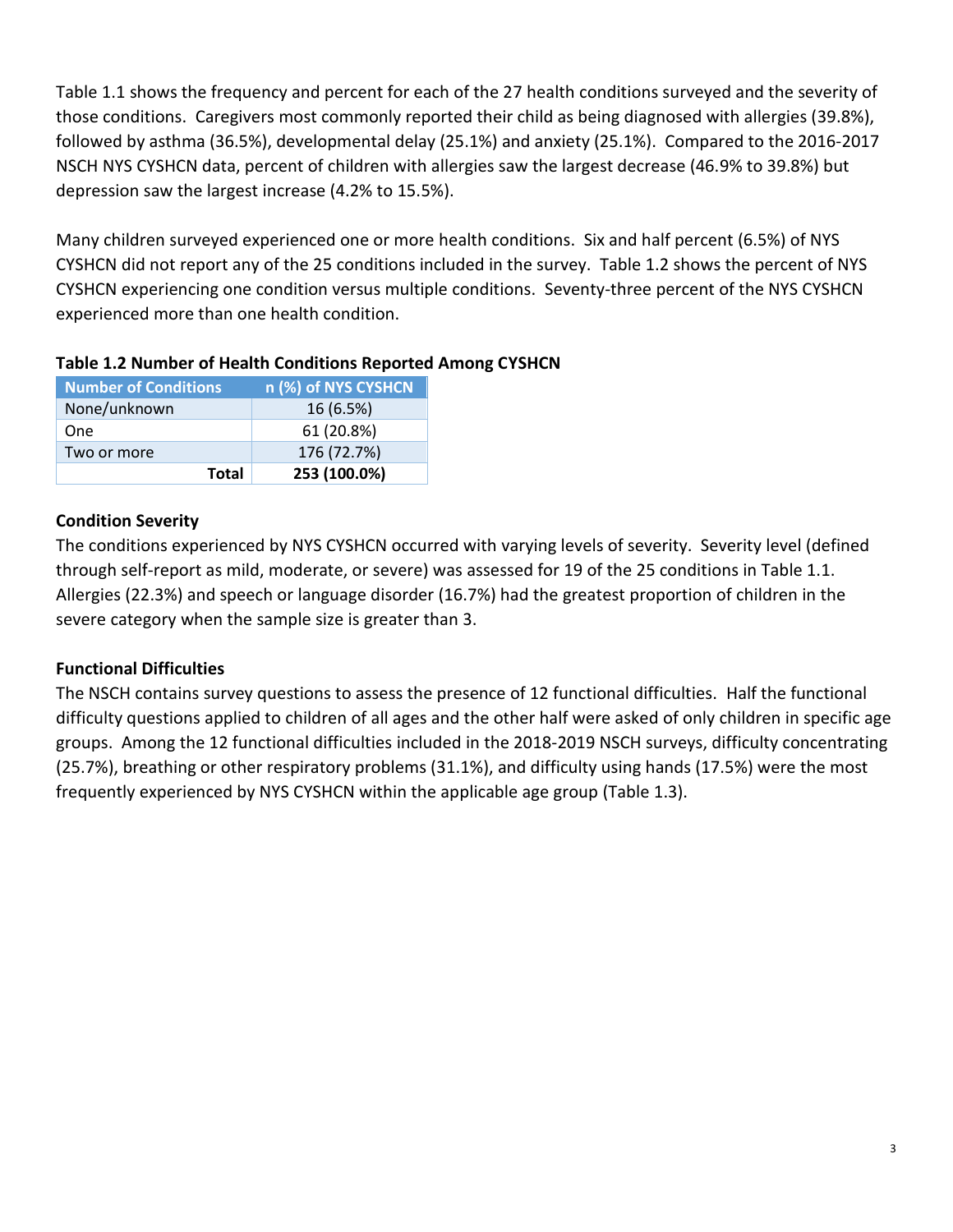### **Table 1.3 Functional Difficulty Experienced\***

| <b>Functional Difficulty Experienced</b>                                         | (%) of NYS CYSHCN |
|----------------------------------------------------------------------------------|-------------------|
| <b>ALL AGES (n=253)</b>                                                          |                   |
| Breathing or other respiratory problems                                          | 31.1%             |
| Digesting food, including stomach/intestinal problems, constipation, or diarrhea | 12.9%             |
| Chronic physical pain including headaches or other back or body pain             | 19.6%             |
| Eating or swallowing                                                             | 3.1%              |
| Seeing even when wearing glasses or contact lenses                               | 3.6%              |
| Deafness or problems with hearing                                                | 3.7%              |
| AGES 0-5 (n=38)                                                                  |                   |
| Coordination or moving around                                                    | 10.7%             |
| Difficulty using hands                                                           | 17.5%             |
| AGES 6-17 (n=215)                                                                |                   |
| Serious difficulty concentrating, remembering or making decisions                | 25.7%             |
| Difficulty dressing or bathing                                                   | 5.7%              |
| Serious difficulty walking or climbing stairs                                    | 2.0%              |
| AGES 12-17 (n=139)                                                               |                   |
| Difficulty doing errands alone                                                   | 13.8%             |
|                                                                                  |                   |

\* Summation is greater than 100% as conditions were not mutually exclusive. Frequencies omit missing responses.

While the presence of functional difficulty was less common than the presence of a health conditions, twothirds of NYS CYSHCN experienced at least one functional difficulty (Table 1.4).

## **Table 1.4 Number of Functional Difficulties Reported Among CYSHCN**

| <b>Number of Conditions</b> | n (%) of NYS CYSHCN |
|-----------------------------|---------------------|
| None/unknown                | 89 (33.7%)          |
| One                         | 91 (37.1%)          |
| Two or more                 | 72 (29.2%)          |
| <b>Total</b>                | 252 (100.0%)        |

## **Impact of Special Health Care Needs on the Child**

Analysis of the impact of having special health care needs on daily activities and schooling among NYS CYSHCN found that:

- Nearly one in eight NYS CYSHCN (12%) had their daily activities greatly affected by their health condition(s);
- One in six NYS CYSHCN (16.4%) ages 6-17 missed 11 or more school days over the past year due to illness, compared to 3.5% of NYS children and youth without a SHCN; and
- Nearly half of NYS CYSHCN (49%) ages 6-17 reported having trouble making or keeping friends, compared to 20.8% of NYS children and youth without a SHCN.

## **Impact of Special Health Care Needs on the Family**

Families of CYSHCN face more financial strain and spend more time coordinating their child's care than families without a CYSHCN (Table 1.5). One in seven families with CYSHCN reported spending at least one hour per week coordinating their child's health care. Families of CYSHCN were more likely to reduce or stop working due to their child's health, have high out-of-pocket medical expenses, and have problems paying medical bills. Families of CYSHCN were also less likely to have adequate health insurance throughout the year and have insurance benefits that meet their child's needs.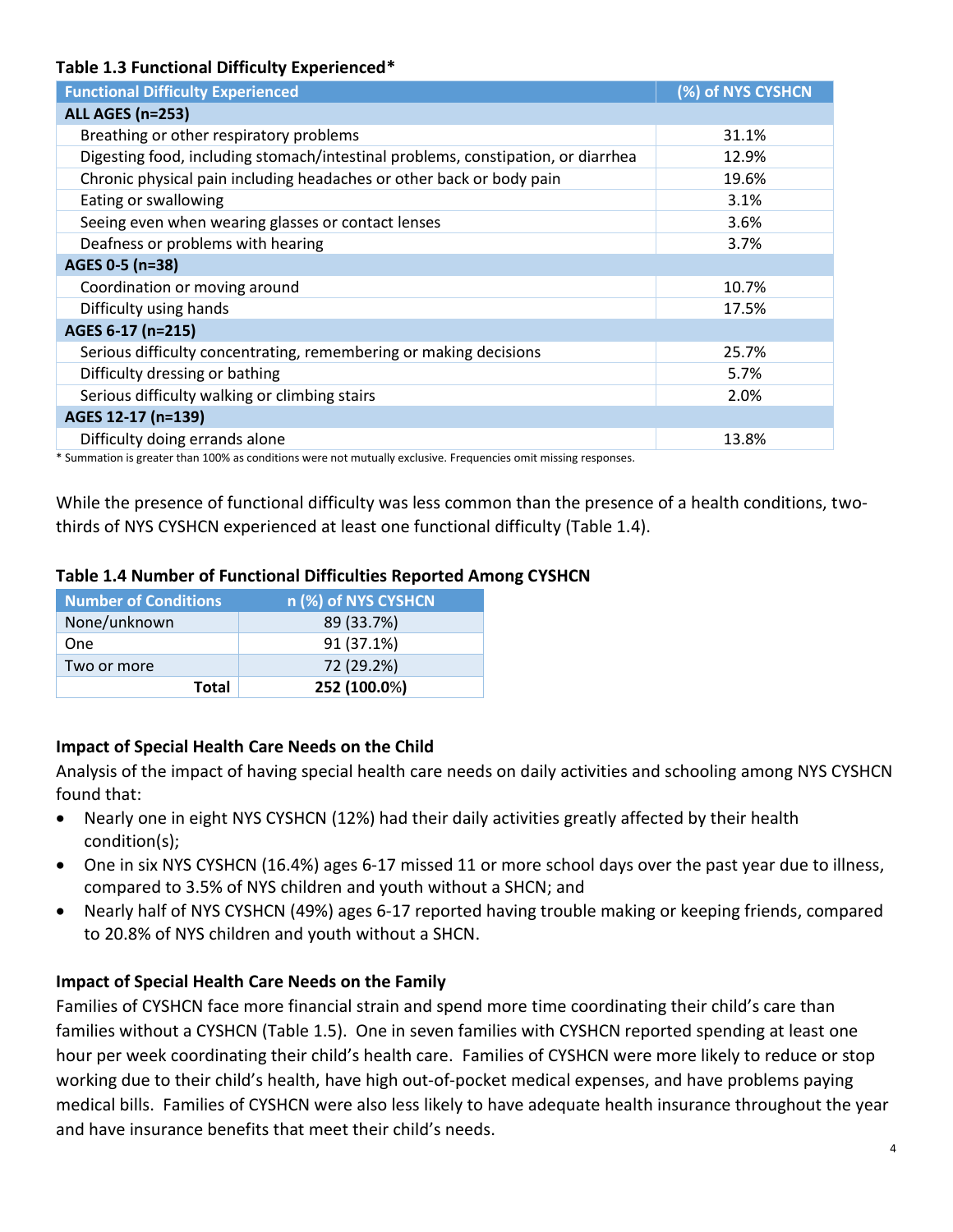#### **Table 1.5 Family Impacts of Supporting CYSHCN**

|                                                                    | % NYS CYSHCN | % NYS non-CYSHCN |
|--------------------------------------------------------------------|--------------|------------------|
| Spent at least one hour each week coordinating child's health care | $9.0\%$      | 0.1%             |
| Family member reduced or stopped work due to child's health        | 23.0%        | 4.1%             |
| Avoided changing jobs due to concerns about health insurance       | 14.5%        | 5.0%             |
| Out-of-pocket medical expenses \$1000 or more                      | 17.0%        | 11.7%            |
| Had problems paying medical bills past 12 months                   | 28.1%        | 9.3%             |
| Out-of-pocket costs are always reasonable                          | 28.8%        | 31.0%            |
| Insurance is adequate and insured all year                         | 95.5%        | 92.6%            |
| Child's health insurance benefits always meet child's needs        | 55.4%        | 72.6%            |

### **Family-Centered Care for CYSHCN**

Family-centered care is an approach to planning, delivery, and evaluation of health care that is grounded in mutually beneficial partnerships among health care providers, patients, and families. Since the families are typically the decision makers and sources of support and information for children, a collaborative approach to health care is beneficial. NSCH data revealed that 82% of NYS CYSHCN received family-centered care. Individual components of family-centered care from the NSCH and from CYSHCN who received information and referral services from NYS local health departments (LHDs) were evaluated.<sup>4</sup> The percent of NYS CYSHCN who reported always receiving each component ranged from 53% to 62% based on the NSCH. Slightly lower levels of family-centered care (range 53%-57%) were reported by their LHD. Comparisons should be interpreted cautiously since the percent of CYSHCN receiving services from their LHD is unweighted. It is possible that the children who seek information and referral services from their LHD have more complex needs or were more likely to have experienced a lack of assistance from their health care provider (hence them seeking services from the LHD than all CYSHCN in NYS).

#### **Table 1.6 Family-Centered Care Components**

| <b>Family-Centered Care Components (n)</b>                       | <b>N</b> (%) of NYS<br><b>CYSHCN NSCH</b> | $N$ (%)* of NYS<br><b>CYSHCN receiving</b> |  |
|------------------------------------------------------------------|-------------------------------------------|--------------------------------------------|--|
|                                                                  |                                           | services from LHD                          |  |
| Doctors/Providers always spend enough time with child            | 135 (53.0)                                | 136(53.1)                                  |  |
| Doctors/Providers always listen carefully                        | 147 (59.7)                                | 148 (57.4)                                 |  |
| Doctors/Providers are always sensitive to family values/customs  | 154(61.5)                                 | 146 (57.0)                                 |  |
| Doctors/Providers always provide needed information              | 145 (59.6)                                | 138 (54.3)                                 |  |
| Doctors/Providers always make family feel like a partner in care | 146 (57.4)                                | 147 (56.8)                                 |  |

\*Percent is among NYS CYSHCN families who answered family-centered care questions and reported by LHD. Frequency answered ranged from 254 to 259 during the contract year of Oct. 1, 2018 to Sep. 30, 2019. Percent of NYS CYSHCN receiving services from LHD is not weighted and therefore comparisons between NSCH should be used with caution.

<sup>4</sup> Children and Youth with Special Health Care Needs (CYSHCN) Program [https://www.health.ny.gov/community/special\\_needs/](https://www.health.ny.gov/community/special_needs/)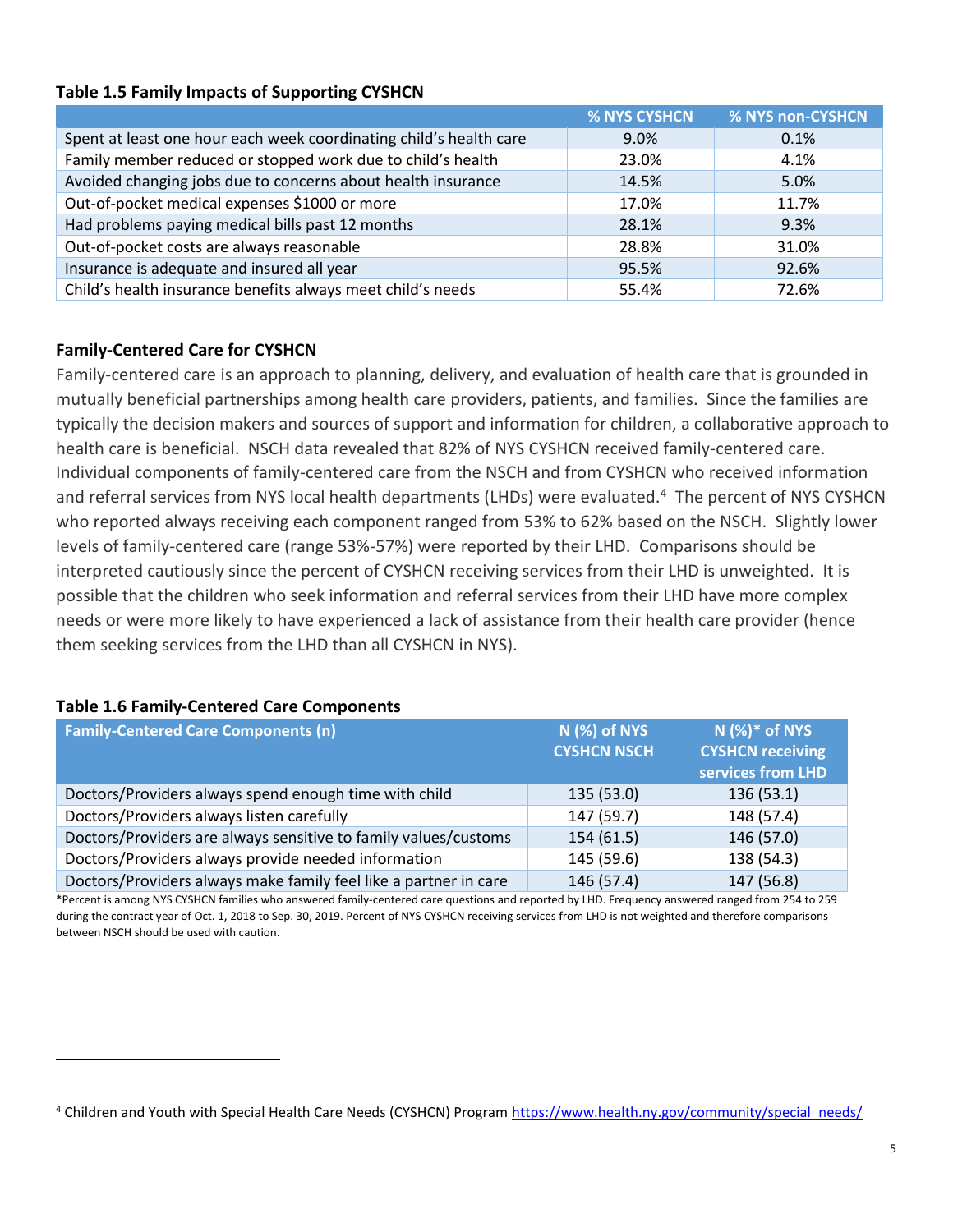### **Analysis of National Performance Measures and National Outcome Measures**

Four Maternal Child Health National Performance Measures (NPM) and one National Outcome Measure (NOM) for CYSHCN are assessed in the NSCH. For NPM 11, percent of CSHCN who have a medical home, and NPM 12, percent of adolescents with SHCN who received services necessary to transition to adult health care, each component was evaluated (Tables 1.7 and 1.8, respectively). In 2018-2019, only 35.5 % of NYS CYSHCN met all five components of medical home criteria, compared to 48.8% of non-CYSHCN in NYS. Of the five medical home components, effective care coordination was most frequently reported as being unmet (55.7%) by NYS CYSHCN. Less than one in four CYSHCN ages 12-17 (23.5%) received services needed for transition to adult health care. Many adolescents (64.8%) had a chance to speak to their health care provider alone at their last preventive check-up. Most providers (78.6 %) actively worked with adolescents with SHCN to gain the skills to manage their health and health care or understand changes in health care happening at age 18, while only 16 % of providers discussed the shift to a provider who treats adults. Per NPM 13.2, most CYSHCN (84.1%), age 1-17, had a preventive dental visit in the past year compared to 76.1% of non-CYSHCN in NYS. For adolescents age 12-17 years, NPM 9 showed 41.3% CYSHCN are bullied and 18.8% CYSHCN bullied others in NYS.

| <b>Medical Home and Components</b>                          | Yes, n (%) | No, n (%)  | <b>Total</b> |
|-------------------------------------------------------------|------------|------------|--------------|
| Received coordinated, ongoing,                              | 117 (35.5) | 136 (64.5) | 253          |
| comprehensive care within a medical home                    |            |            |              |
| Child has personal doctor or nurse                          | 212 (81.2) | 41(18.8)   | 253          |
| Child has usual source of sick care                         | 213(77.5)  | 34(22.5)   | 247          |
| Care coordination was effective, among<br>those that needed | 106(44.3)  | 87 (55.7)  | 193          |
| Care was family-centered                                    | 198 (82.0) | 28(18.0)   | 226          |

#### **Table 1.7 NPM 11: Percent of children with special health care needs, ages 0-17, who have a medical home**

## **Table 1.8 NPM 12: Percent of adolescents with special health care needs, ages 12-17, who received services necessary to make transitions to adult health care**

| <b>Transition to Adult Care and Components</b>                                                                        | Yes, $n$ $%$ | No, $n$ $%$ | <b>Total</b> |
|-----------------------------------------------------------------------------------------------------------------------|--------------|-------------|--------------|
| Received services needed for transition to adult health care                                                          | 29(23.5)     | 110 (76.4)  | 139          |
| Had time alone with health care provider at last preventive check-up                                                  | 84 (64.8)    | 54(35.2)    | 138          |
| Health care provider worked with child to gain skills to manage health or<br>understand health care changes at age 18 | 99 (78.6)    | 29(21.3)    | 128          |
| Provider discussed shift to adult health care providers (if needed)                                                   | 21(16.2)     | 84 (83.8)   | 105          |

NOM 17.2 is defined as the percent of CYSHCN, age 0-17, who receive care in a well-functioning system. The NSCH uses over 50 different survey questions to construct this measure. The measure is comprised of five measures for children 0-11: the family feels like a partner in their child's care, child has a medical home, child had a past-year preventive medical and dental visit, child has adequate insurance, and child did not have a time when they needed health care that was not received and was not frustrated in receiving health care. For adolescents age 12-17 years, preparation for transition to adult health care is included in addition to these five measures. In 2018-2019, only 11 % of NYS CYSHCN received care in a well-functioning system.